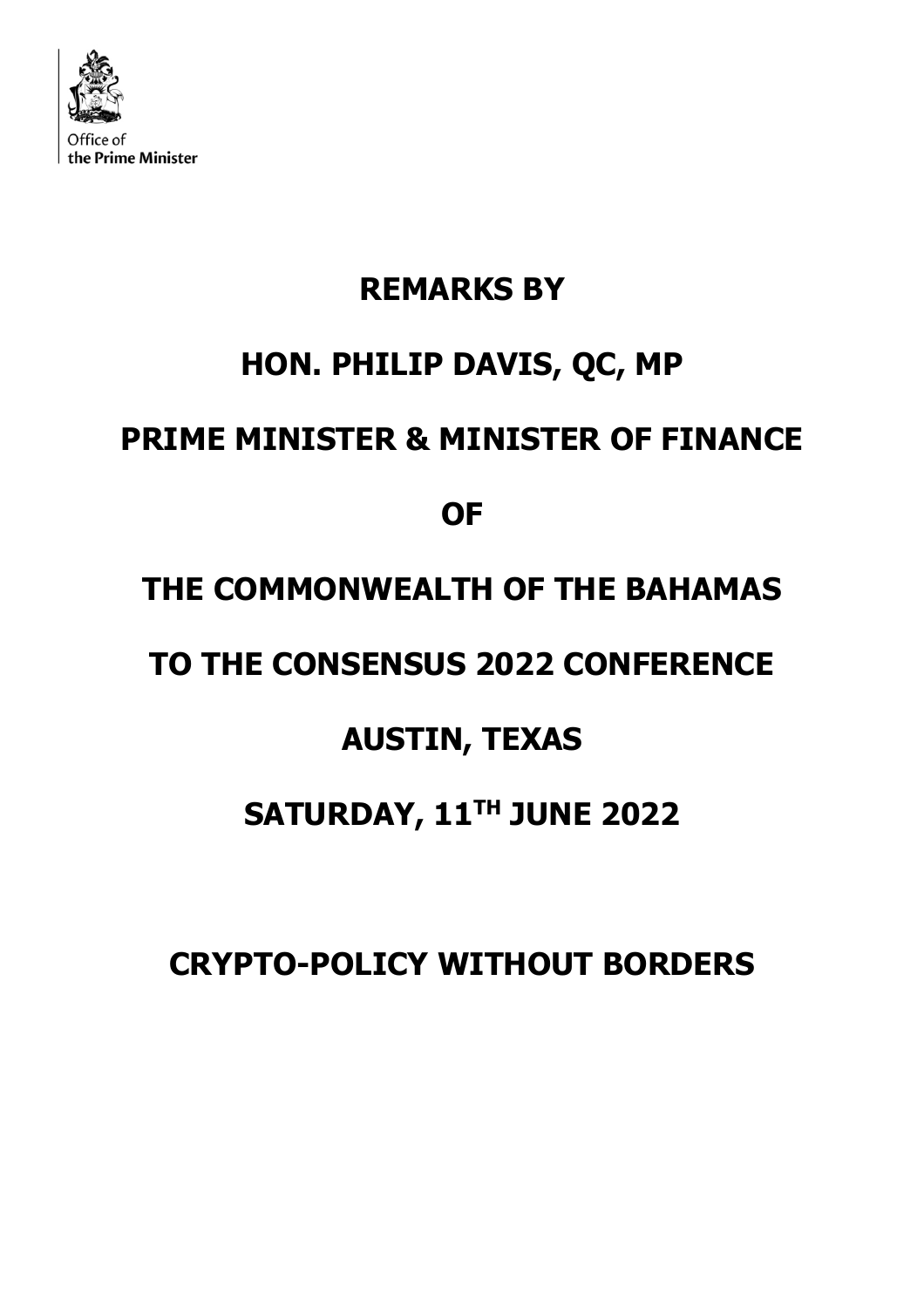Good Afternoon everyone.

I am delighted to be able to join you here in Austin and I thank you for your warm welcome.

I am on my way home to The Bahamas, having spent most of the week with other leaders of this hemisphere at The Summit of The Americas in Los Angeles.

Whether pursuing the many opportunities of our age, or confronting challenges and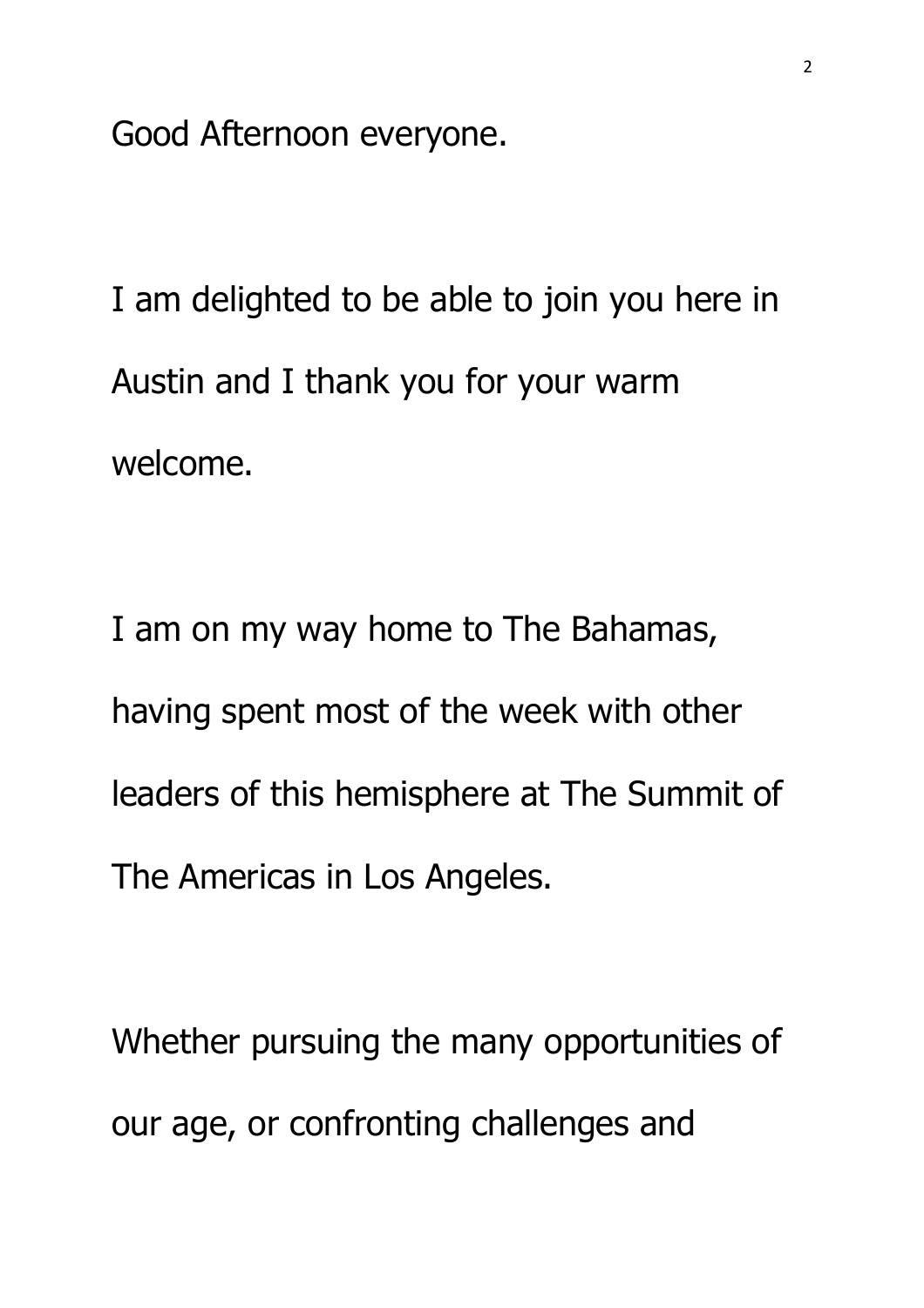conflicts, the need for international cooperation and action is clear.

That is true when it comes to digital assets as well.

It has been a turbulent time in global markets generally, and crypto has been no exception. But the best and strongest innovations will survive to fulfil their considerable promise. The promise of an opportunity for a less centralised and more democratic financial system, new financial products that serve a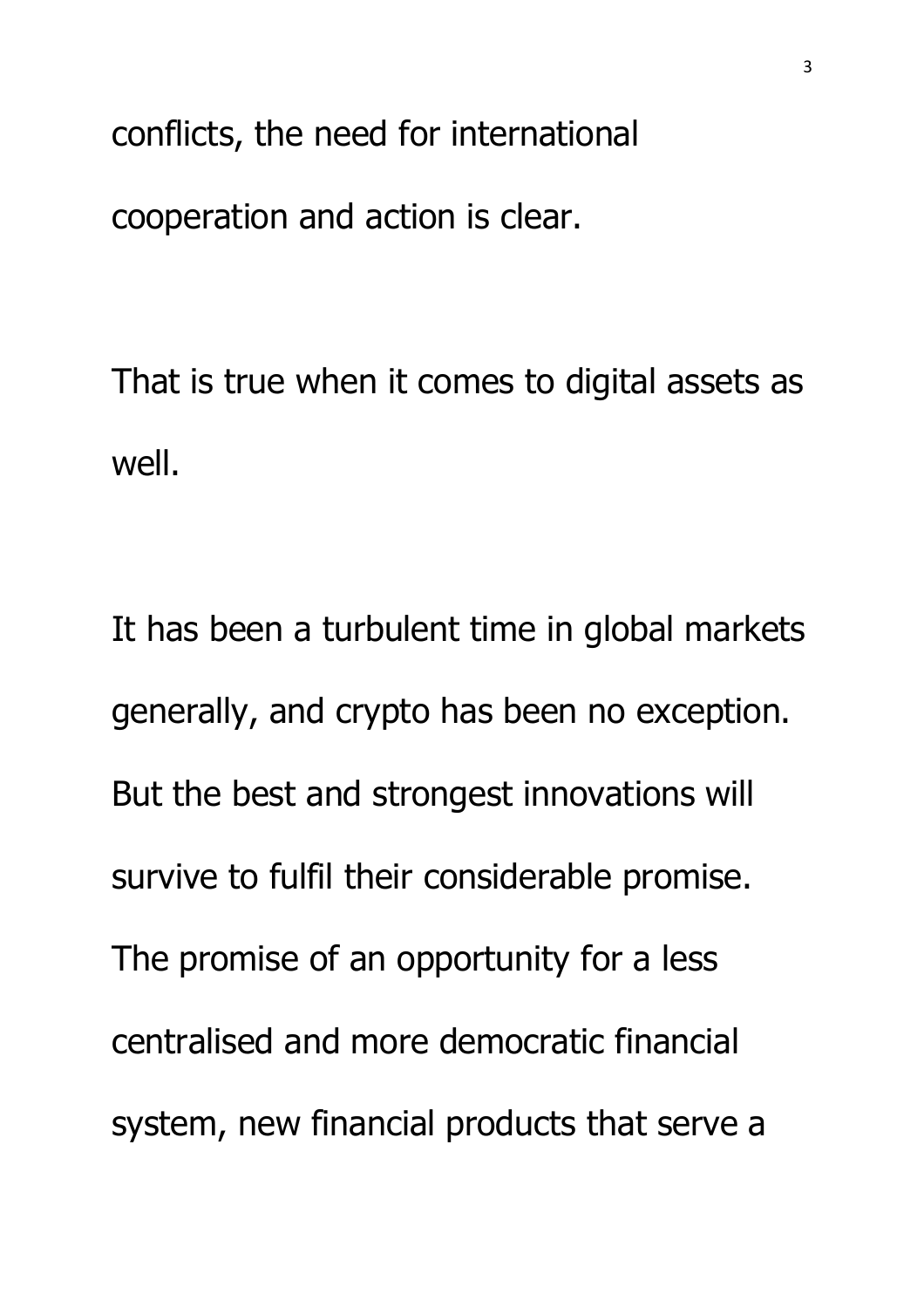broader range of consumers, and even innovations in property rights.

We believe The Bahamas can and should be home to digital assets companies who want to realise this exciting potential, and I hope to make a persuasive case that our small island nation has a lot to offer to disruptive innovators in global finance.

There's a simplistic assumption among some that digital assets companies prefer zero regulation. I have not found that to be the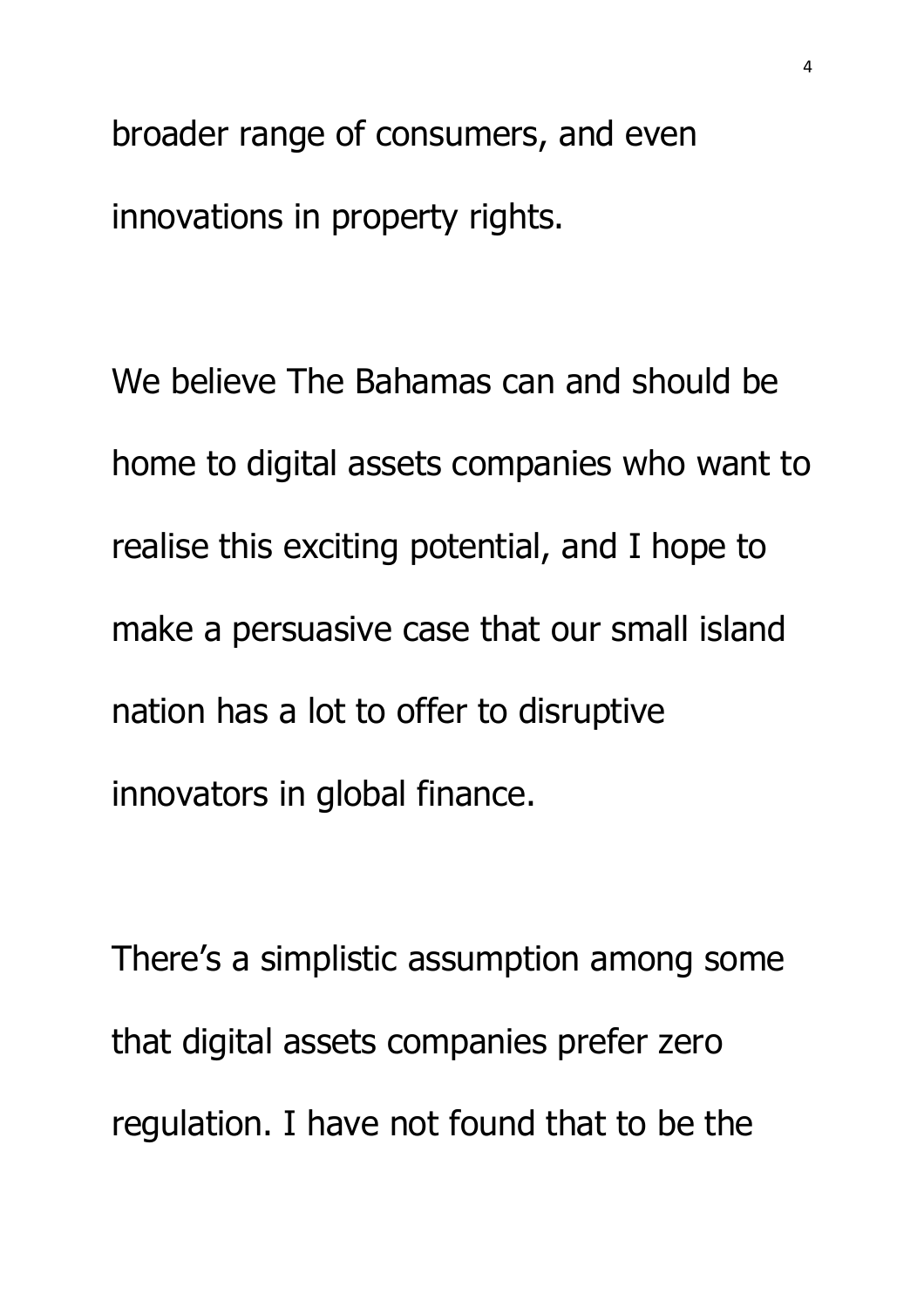case. Instead, what the best companies are looking for is a system that provides some certainty, with rules that reflect expertise and make sense.

As we have long found with other financial assets, when in the hands of bad or unscrupulous actors, digital assets can pose significant risks to consumers, investors, market integrity and financial stability.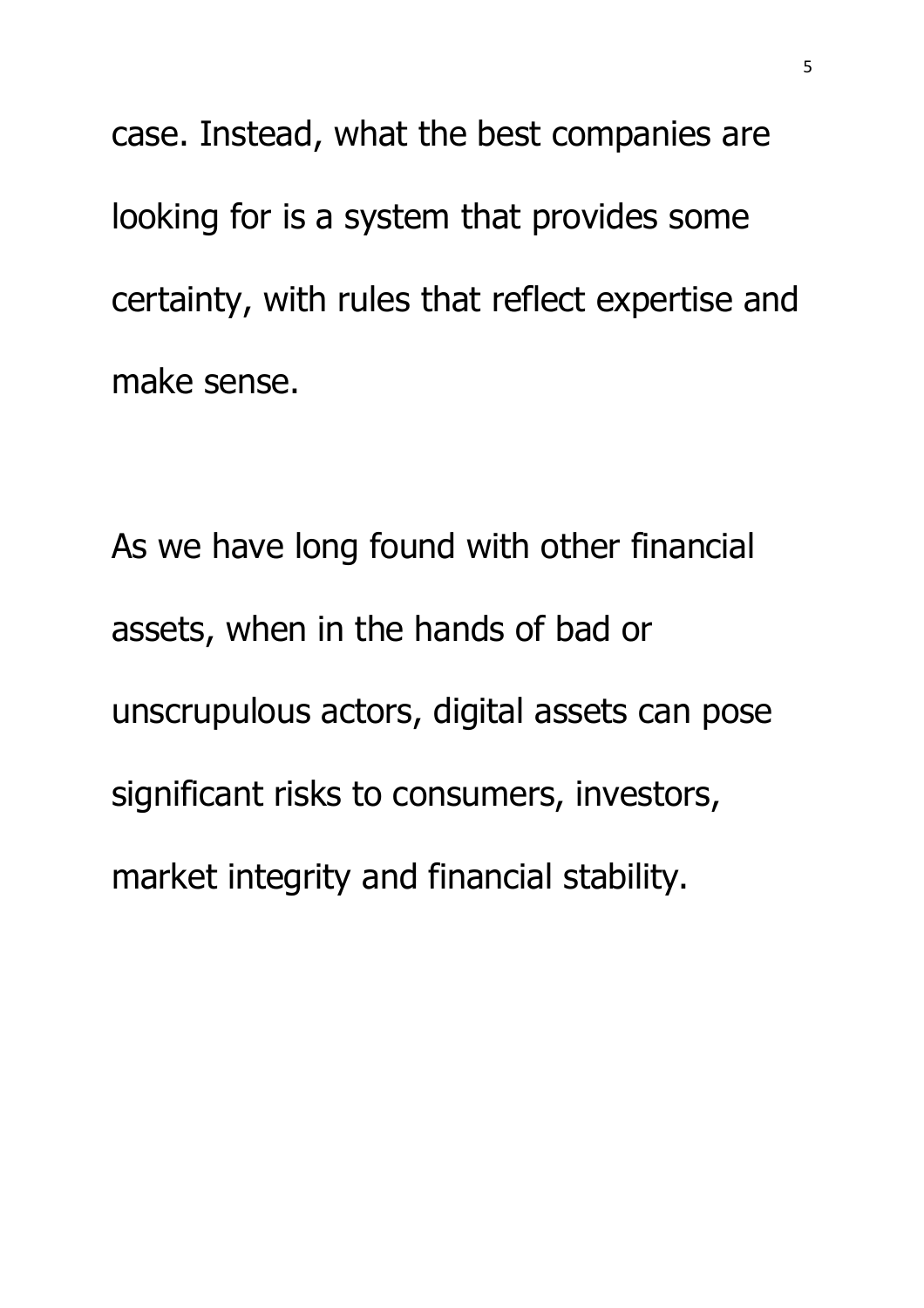According to CipherTrace, in the first seven months of 2021 alone, "crypto thefts, hacks, and frauds totalled \$681 million".

A February 2022 report from the Financial Stability underscored the risk stemming from the increasing interconnectedness of crypto assets to core financial markets and financial institutions.

There has been an expansion in international efforts to regulate, with initiatives by the G20, the Bank for International Settlements, the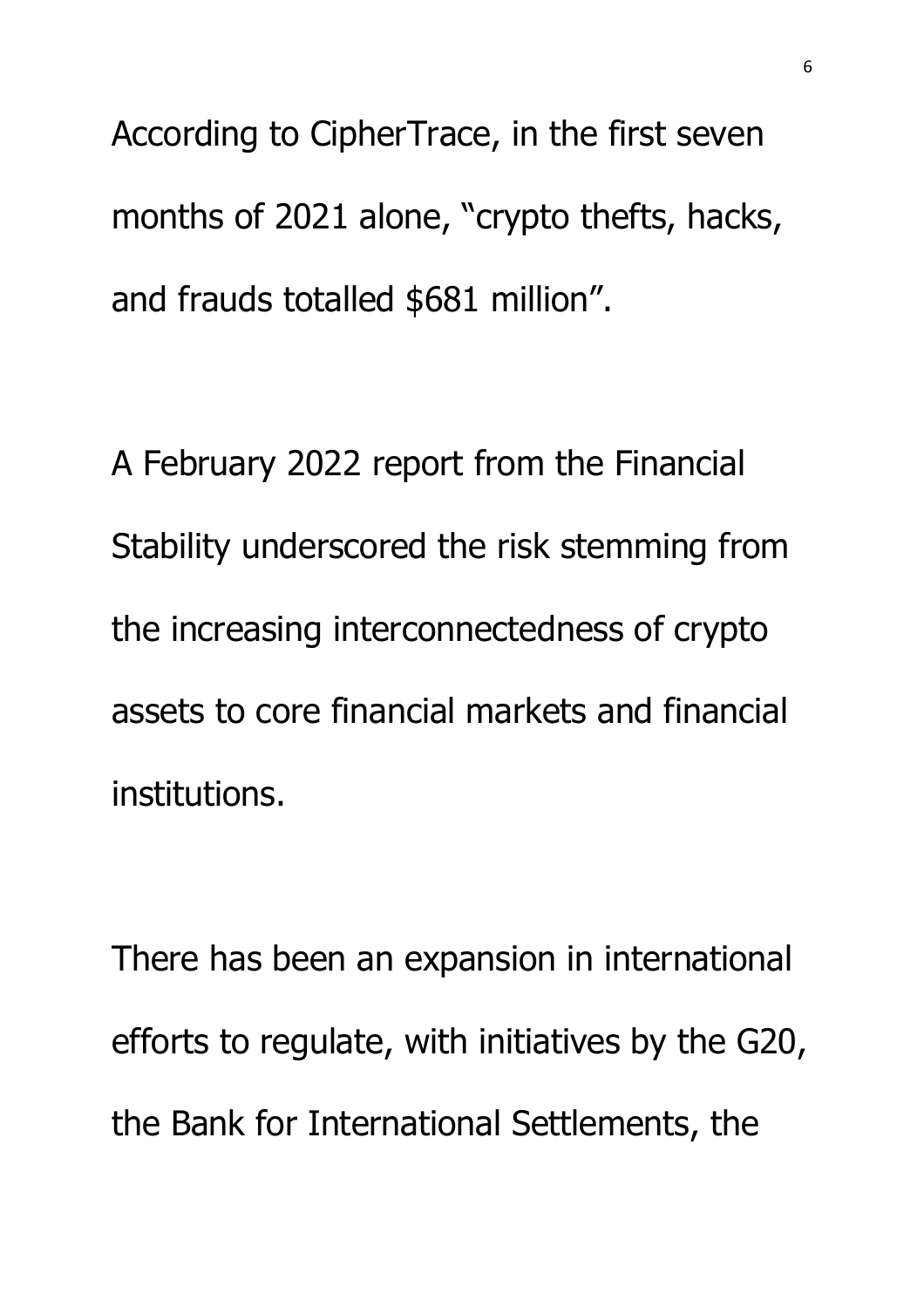Financial Action Task Force, the Organization for Economic Cooperation and Development, and the International Organisation of Securities Commissions or the IOSCO.

Ashley Alder, who is both Chairman of the IOSCO as well as CEO of the Hong Kong Securities and Futures Commission, suggested just last month that there is a need for a joint body to coordinate global crypto regulation.

One emerging factor behind such calls is the fear of regulatory arbitrage – in which digital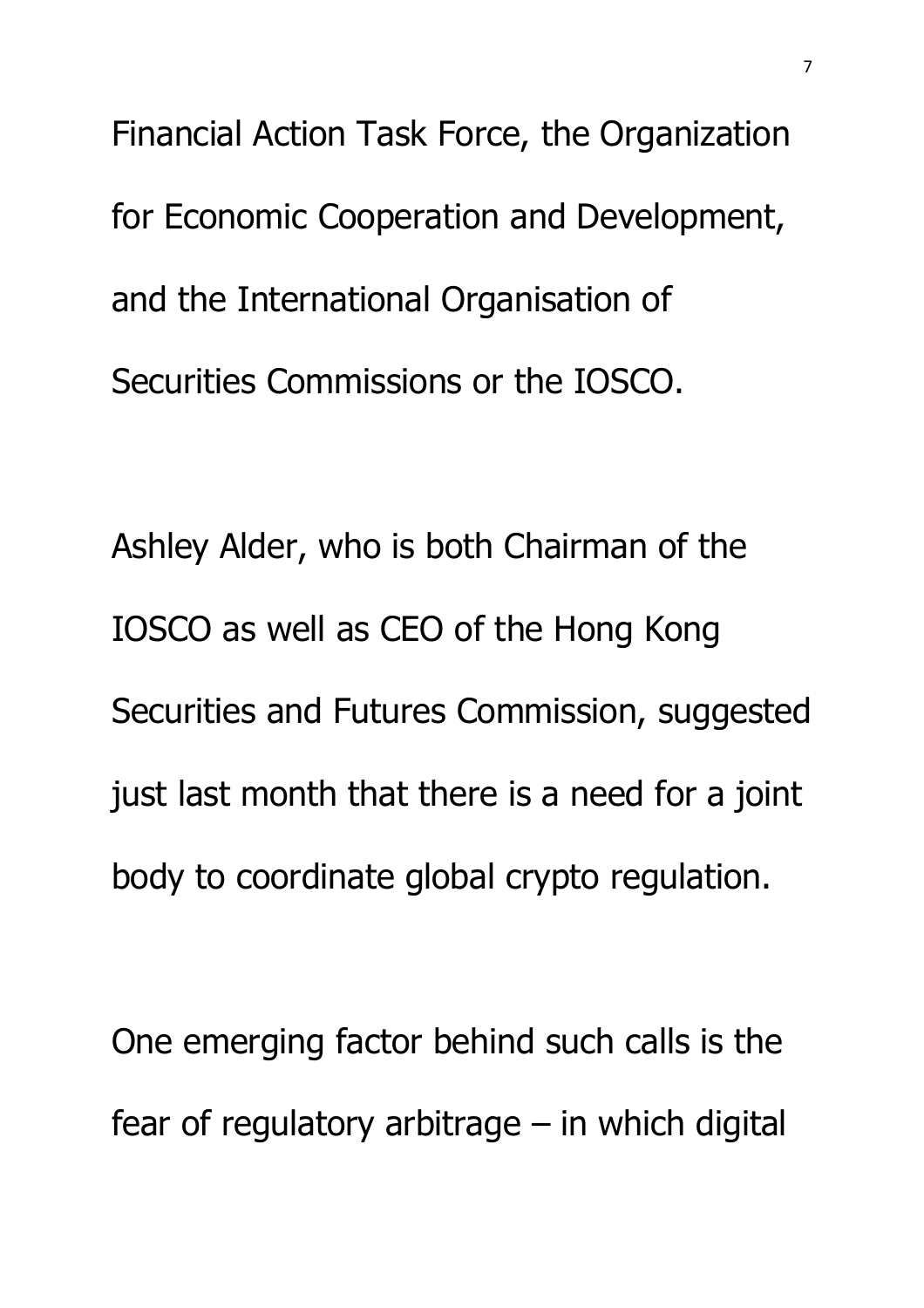asset businesses shop around the world for the most favourable regime, and play different regulators off against each other.

Given that we are also still in the early stages of this sector, there is also currently limited global expertise on these matters. The instinct to pool knowledge and experience into a single, worldwide body is understandable.

We believe that any such system would require wide participation to succeed, including the participation of a country like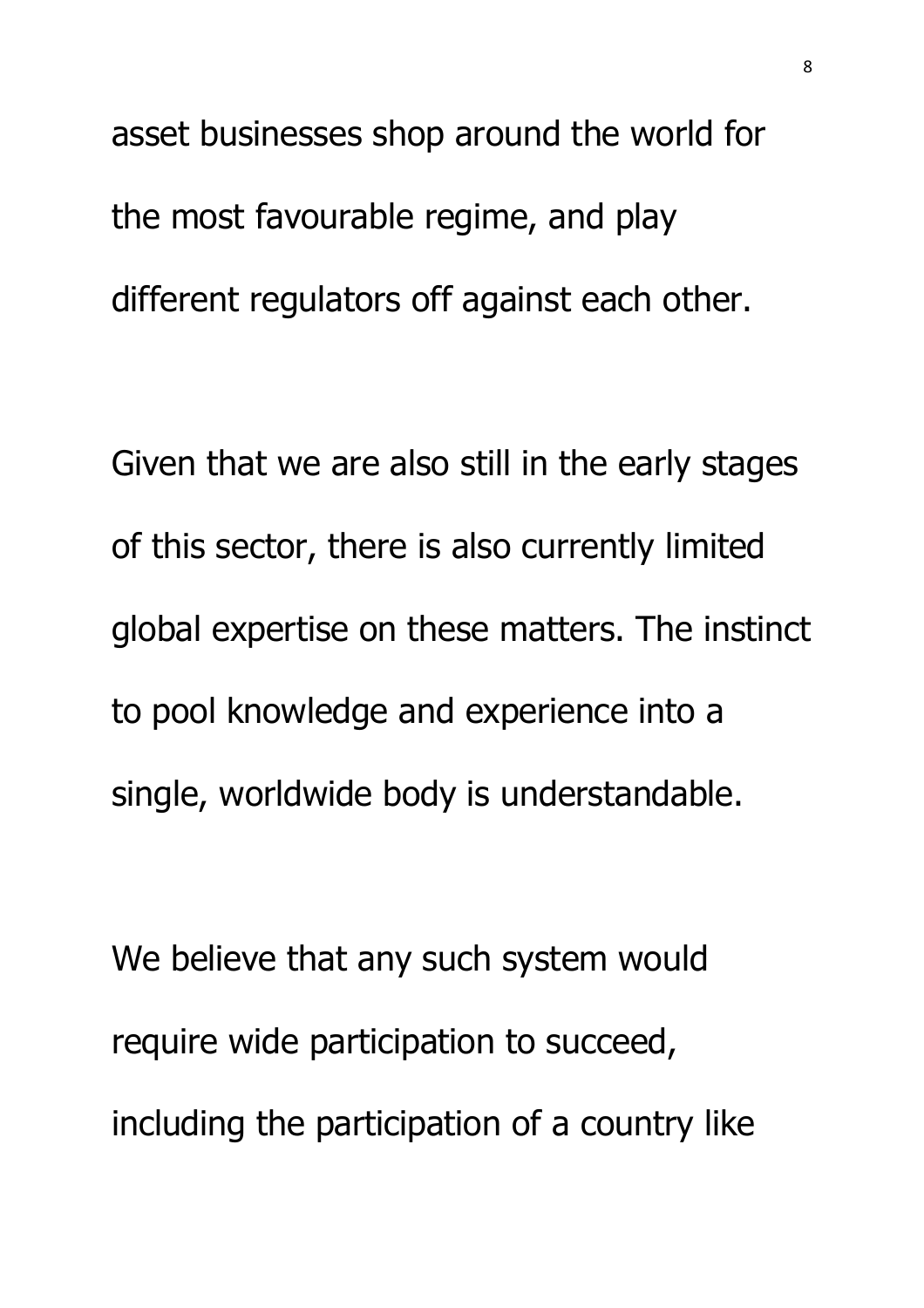ours, which has proven to be both nimble and innovative.

When the Digital Assets and Registered Exchanges Act – or DARE -- passed into law in 2020, it made The Bahamas one of a small number of jurisdictions in the world with an established, formal legal framework to regulate the issuance, sale and trade of digital assets.

The approach was risk-oriented and based on established principles.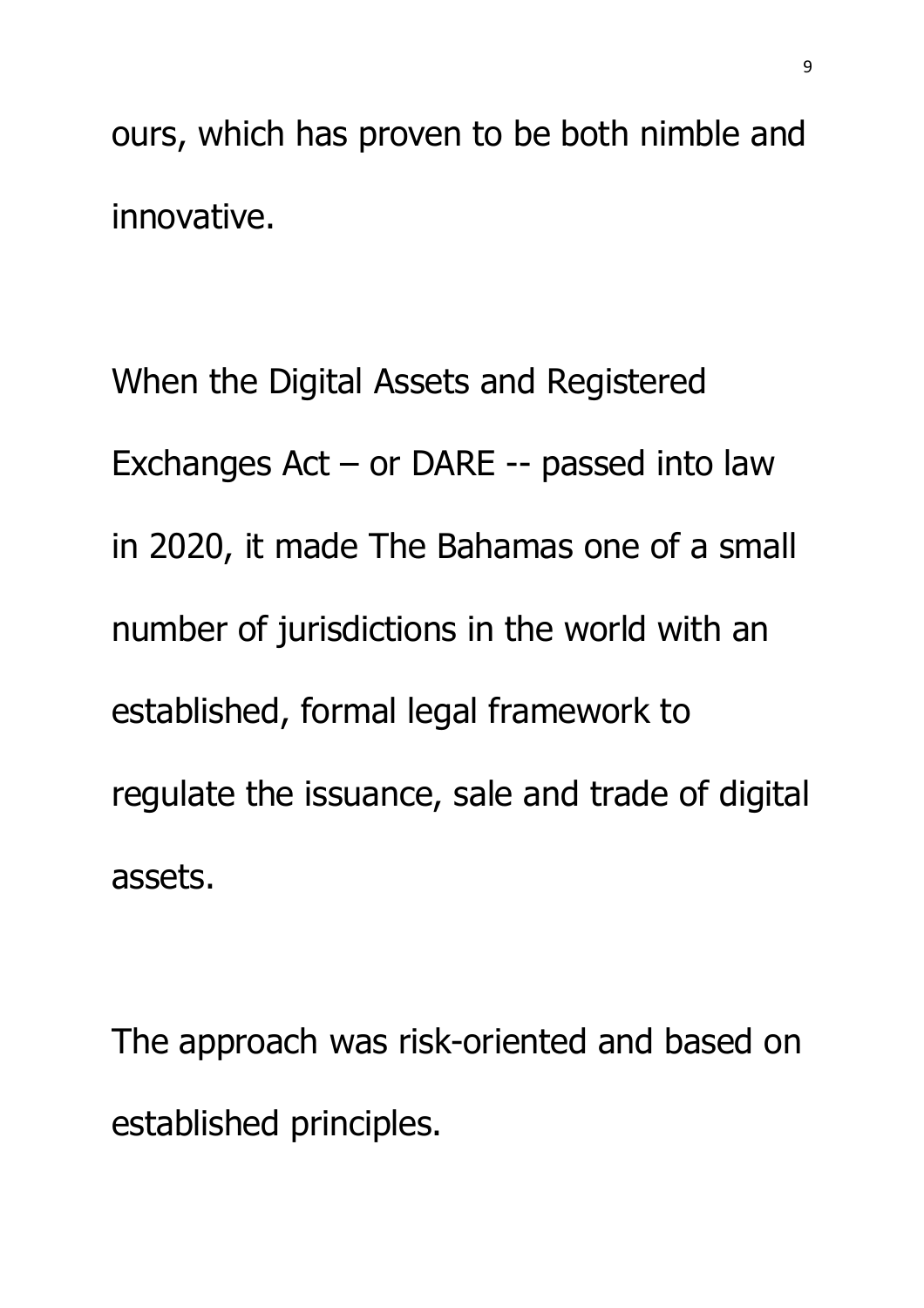The result was a well-considered,

internationally compliant legal framework.

We have good reasons for innovating in this space.

From our national perspective, the digital assets industry can be leveraged to increase employment, to expand and diversify our economies, to grow the tax base, and to provide new entrepreneurial opportunities.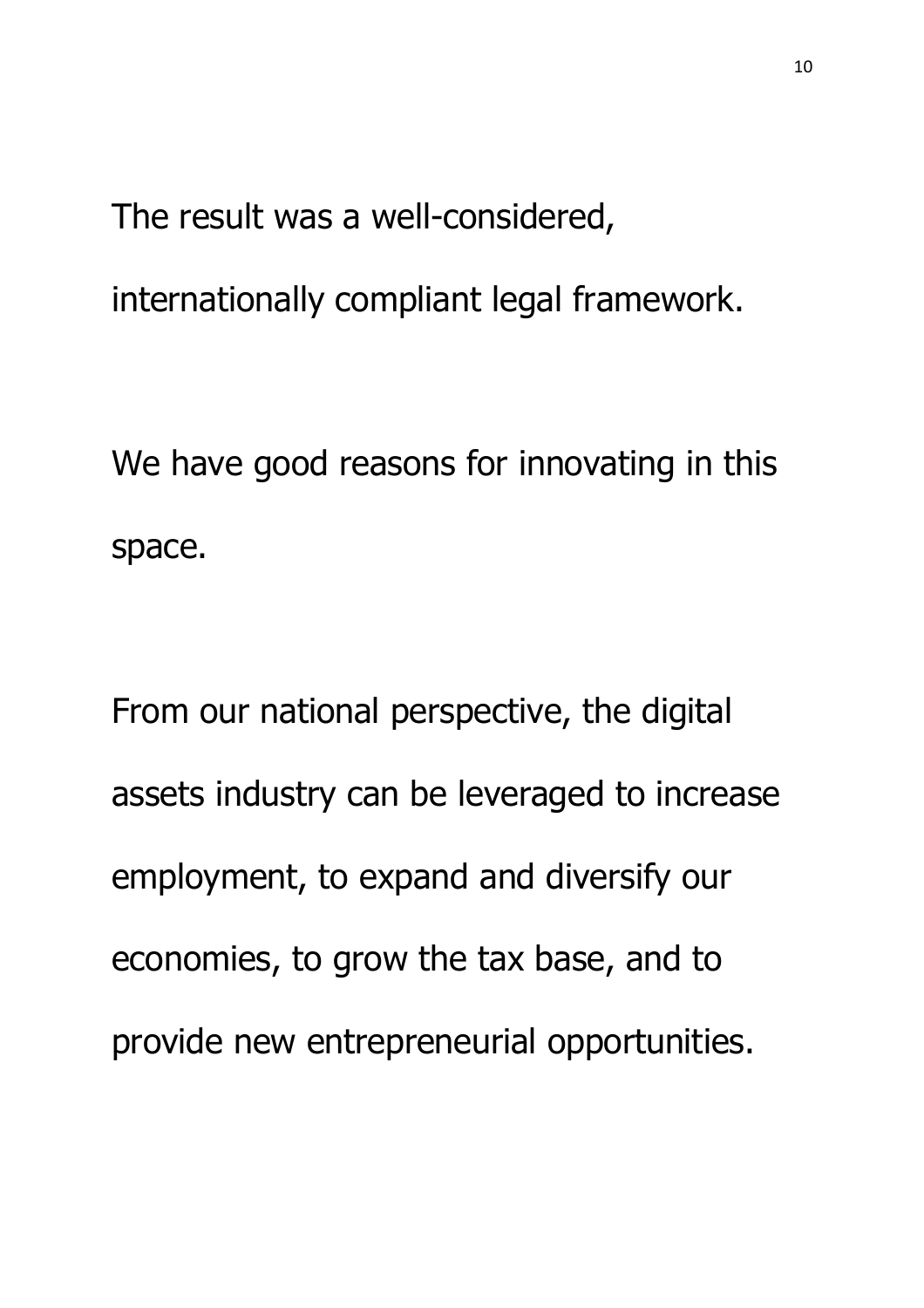Small nations, such as The Bahamas, often have intrinsic limitations that challenge our capacity to diversify our economies.

The decentralized, democratized nature of digital assets means that in order to participate, countries like The Bahamas do not have to possess immense resources, or have a massive and cheap labour force.

What the sector requires is reliable infrastructure, a skilled local talent pool, and the ability to be able to leverage or develop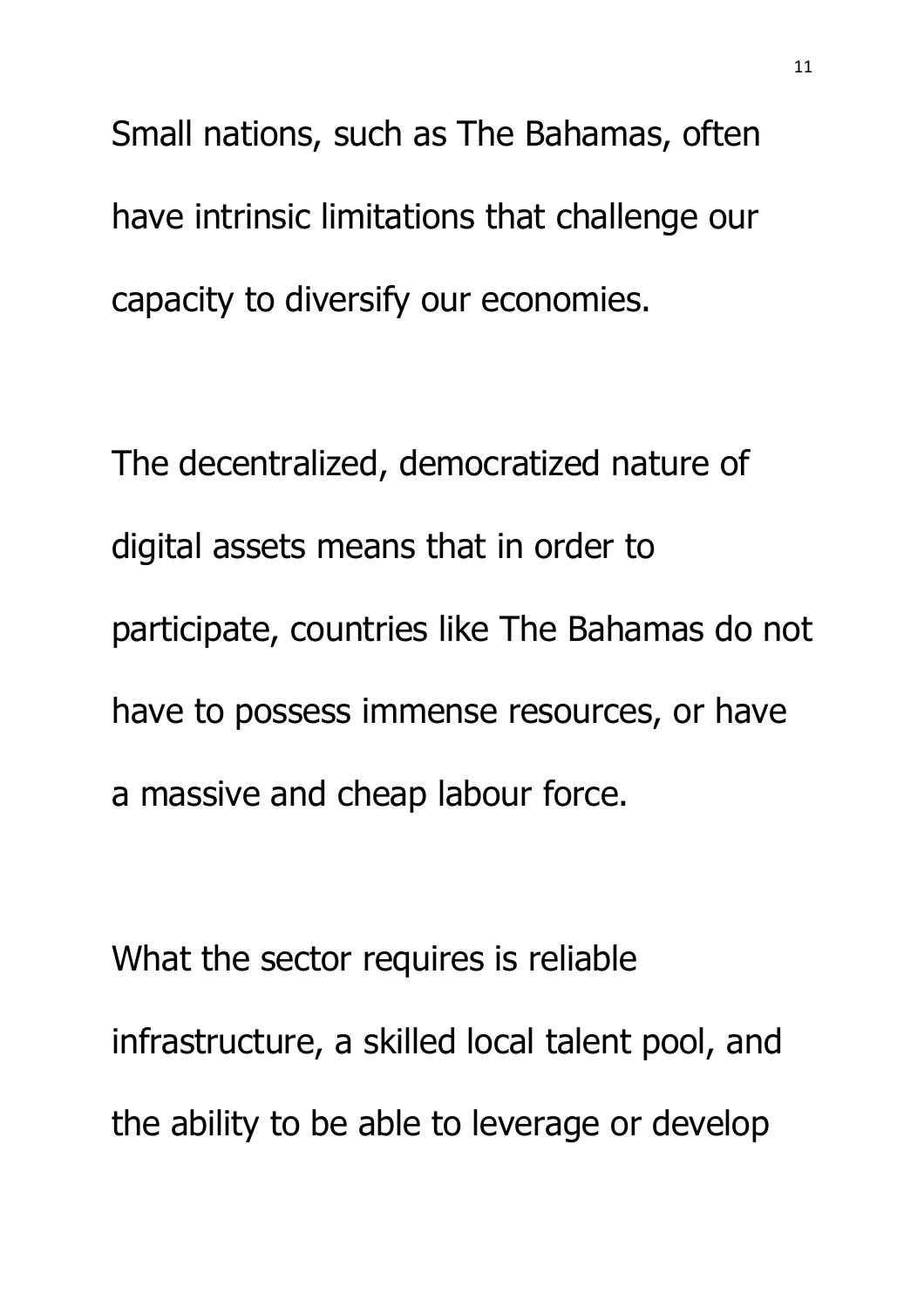the requisite expertise, both in the industry and in the regulatory regime.

We need to be a sufficiently attractive place that businesses want to come and set up shop. We can do all those things, and we can do them very well.

The Bahamas has a deep bench when it comes to professional expertise in financial services and fintech, based upon our decades-long success as an international financial center.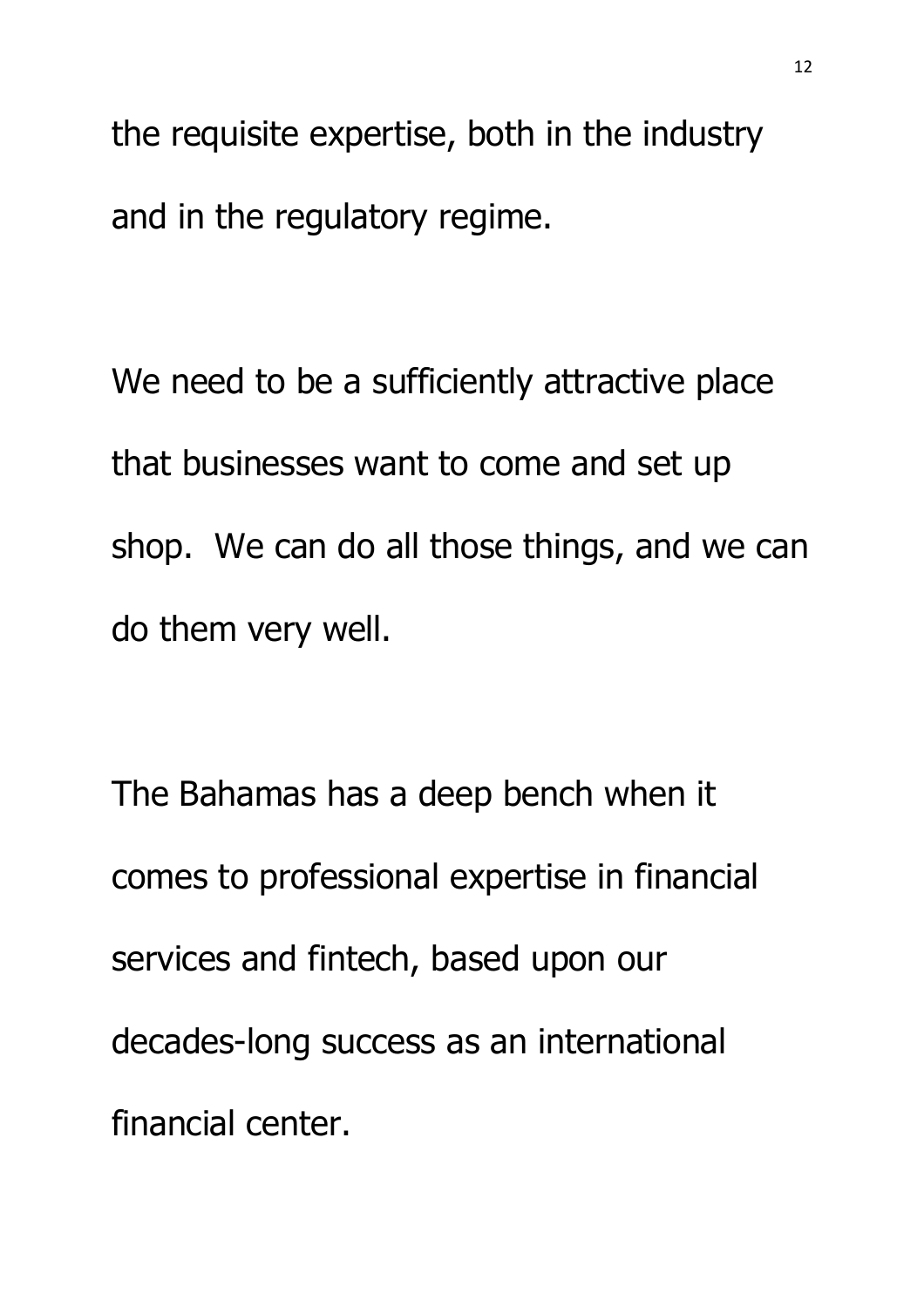Another reason our country moved to regulate early on is that small nations also face risks from cryptocurrencies, just as larger nations do.

In The Bahamas, we have potential investors and consumers to protect.

We have obligations and commitments to the global fight against money-laundering (AML) and combating terrorism financing (CTF), which we must honour.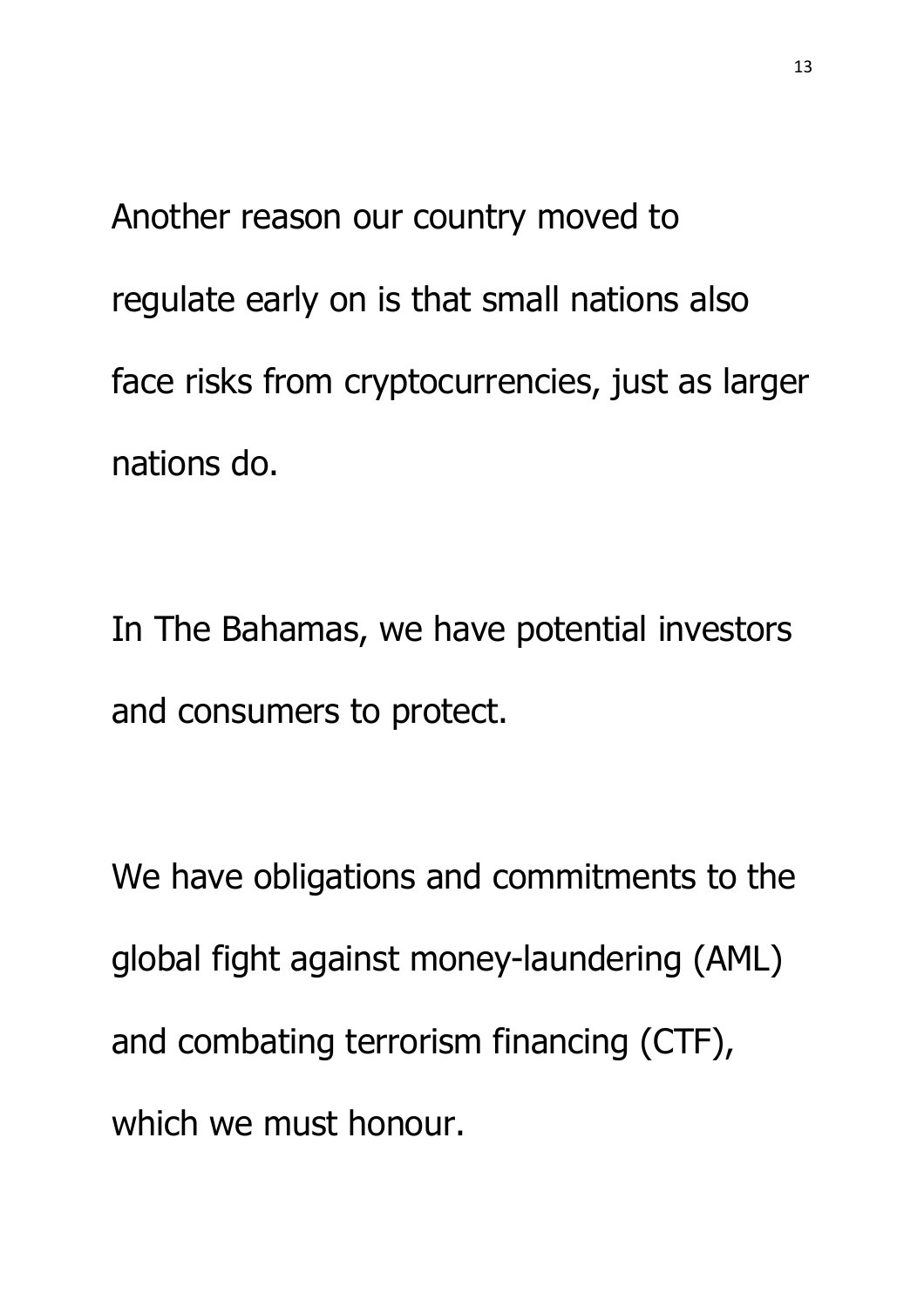We also have entrepreneurs, and a labour force looking for new opportunities, including from this new sector.

My government believes that we therefore have a public policy responsibility to consider and address how we will manage and mitigate these risks.

For The Bahamas, turning a blind eye was not a viable option.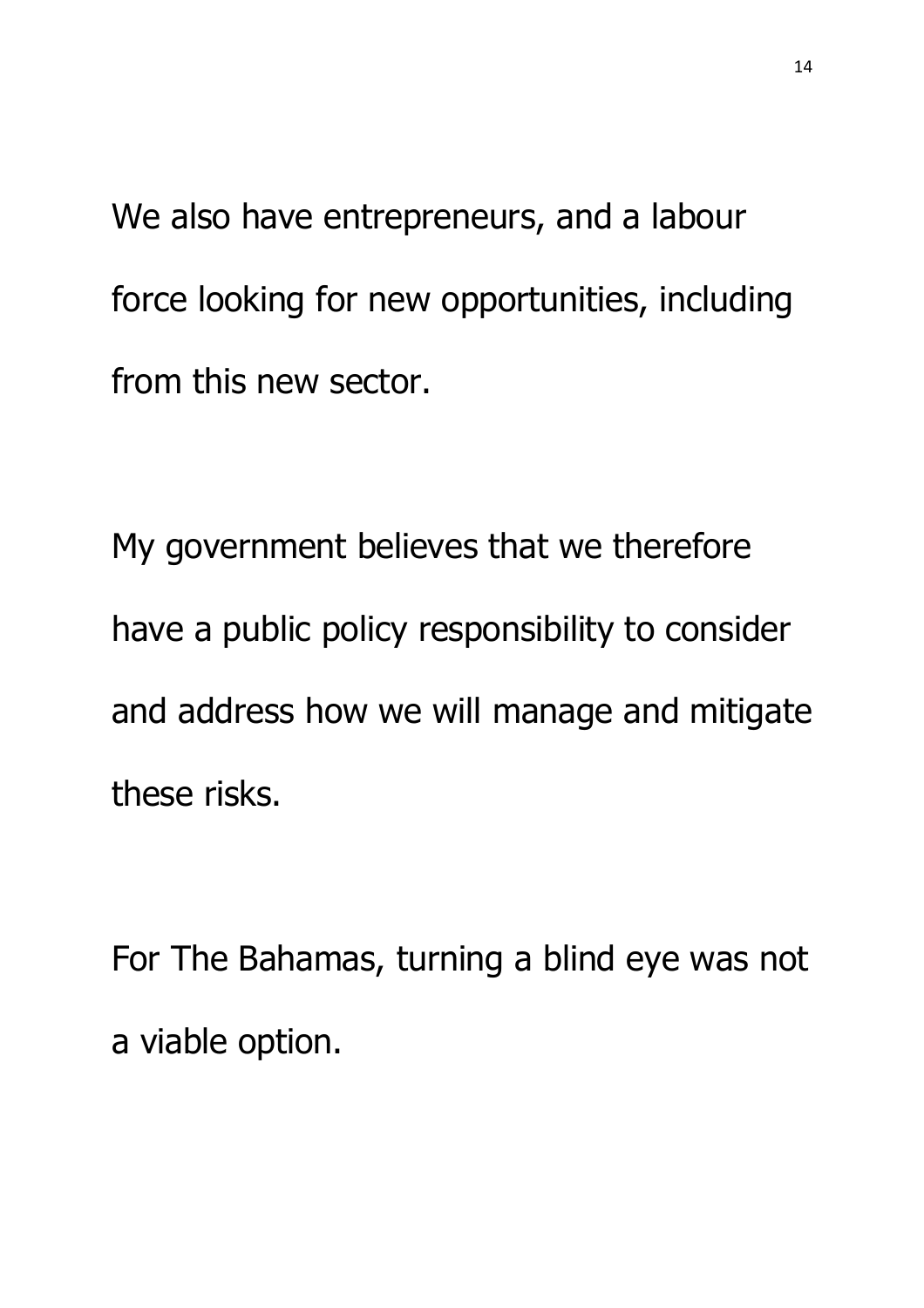The alternatives were either to impose an outright ban on digital assets, or to develop regulations to manage and mitigate the associated risks.

The Bahamas has taken the position that it will not strangle innovation, but rather, we will regulate pragmatically.

We decided to base our approach on strong and established regulatory principles, and in line with the public policy objectives of global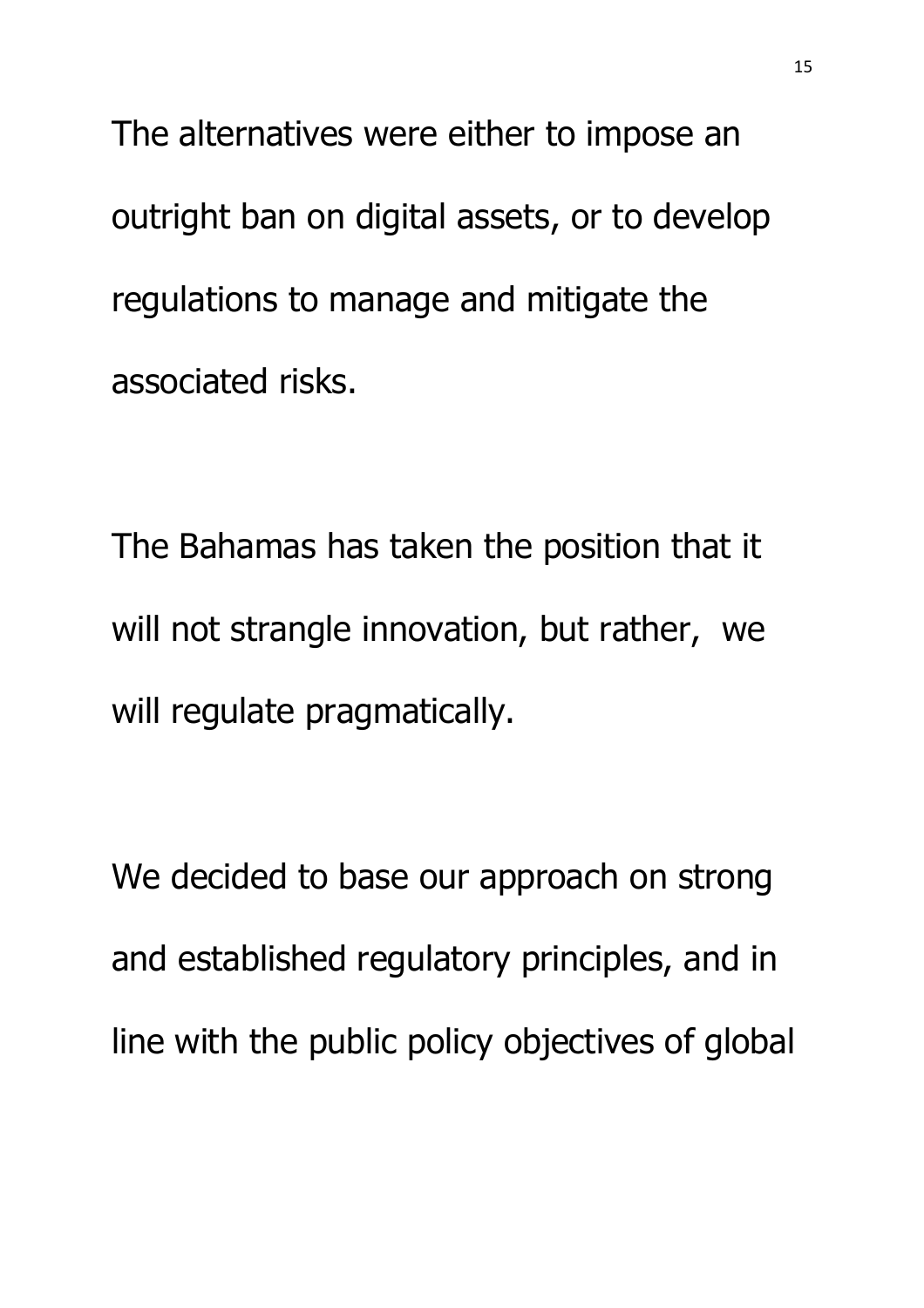standards setters like the Financial Action Task Force, IOSCO and the OECD.

We decided that a 'principles-based', rather than a 'prescriptive' approach to regulation, is best.

That gives our jurisdiction a degree of flexibility to address regulatory concerns, which is very helpful given the size, activity, stage of development of digital assets, and level of regulatory risk within the markets.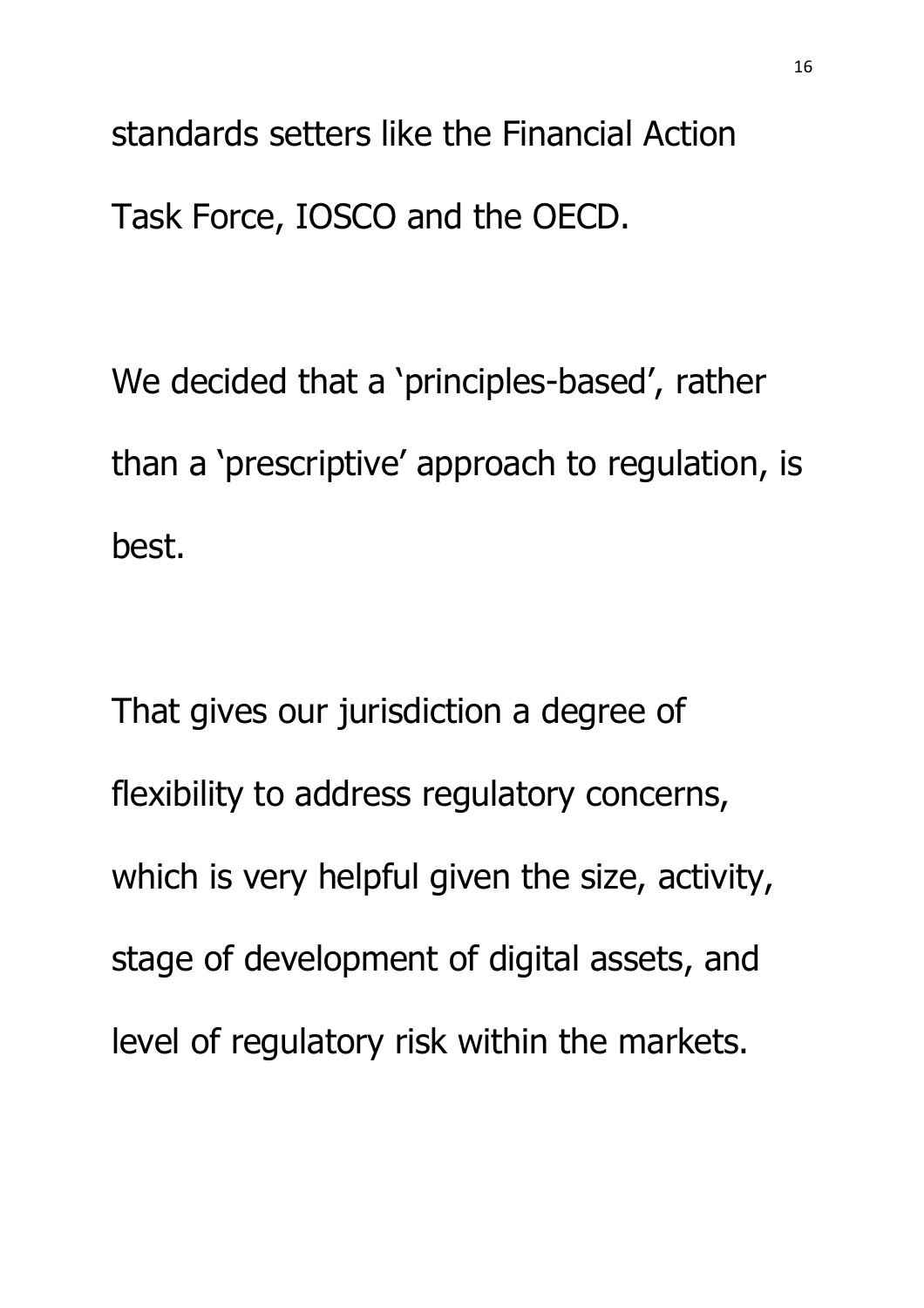The approach the FATF has taken by providing AML/CFT guidelines rather than being overly prescriptive resonates with our goal of allowing the space to develop sensibly, and we have already adopted its principles into AML/CFT Rules for the Digital Assets businesses, which are in effect.<sup>i</sup>

Having taken this approach, in a remarkably short space of time, The Bahamas has proven itself to be a leader in the digital assets space, with a lot to offer.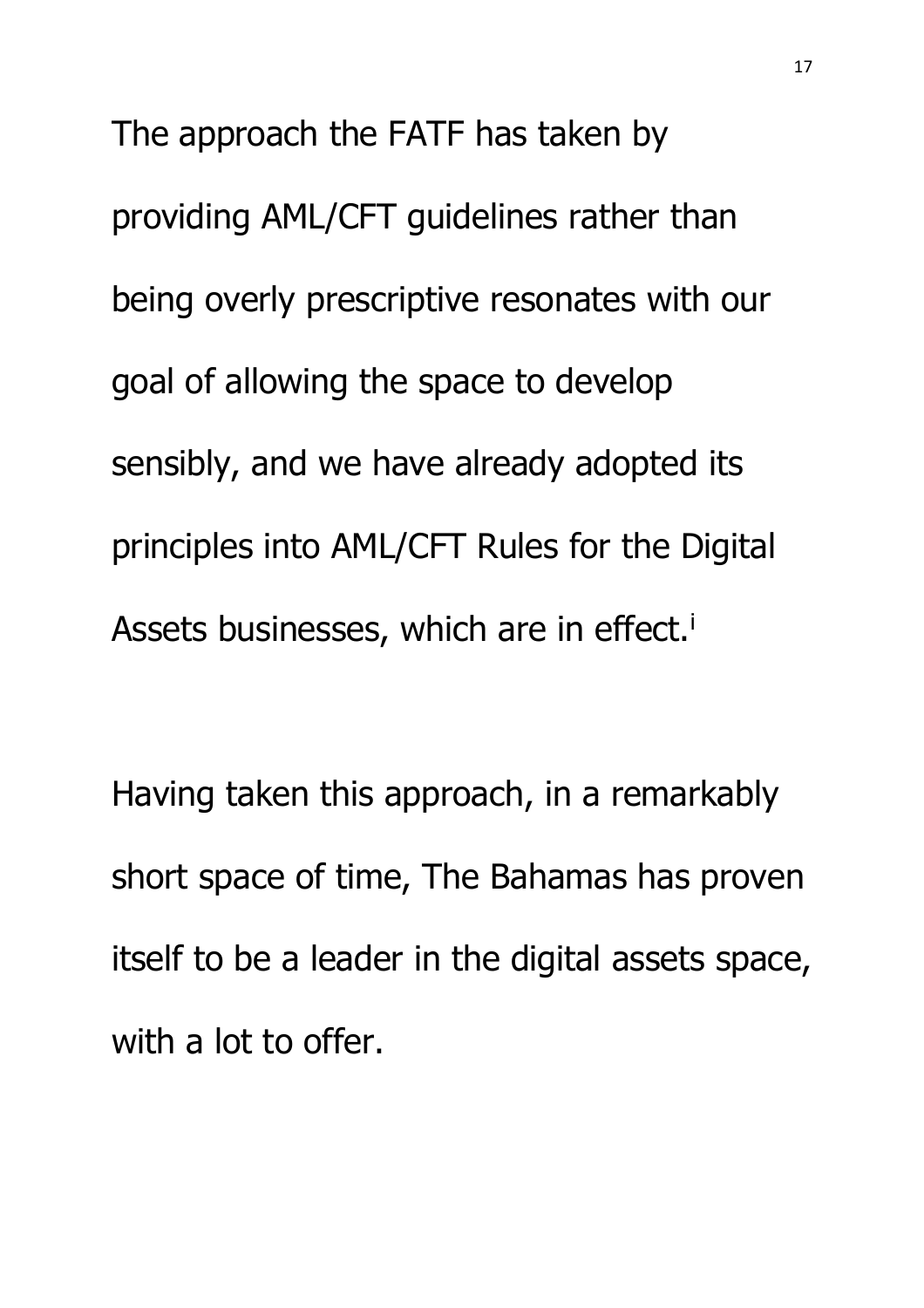An excellent example of this is DARE's approach to determining if a crypto- asset is a security or not.

You know, this remains a weighty question for many jurisdictions and regulators.

DARE clearly defines various types of digital assets and what is in scope for regulation.

But it also establishes digital assets, or

cryptos, as its own asset class!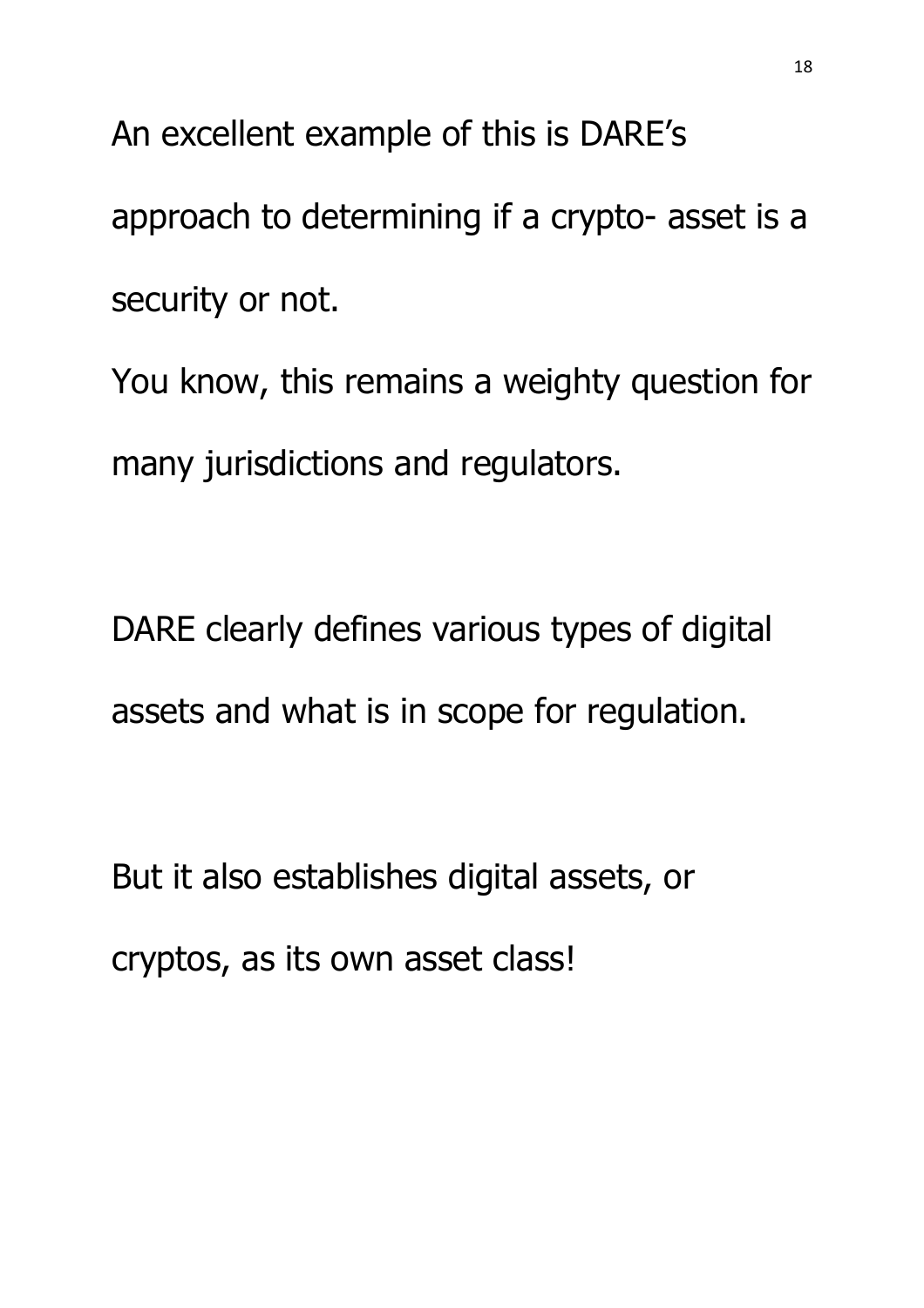The Bahamas has therefore not attempted to force digital asset regulation into a preexisting regulatory framework.

By giving the space its own regulatory regime, DARE removed the question of whether a crypto is a security or not, along with the regulatory uncertainty associated with that question.

DARE provides a framework whereby digital assets can be addressed holistically.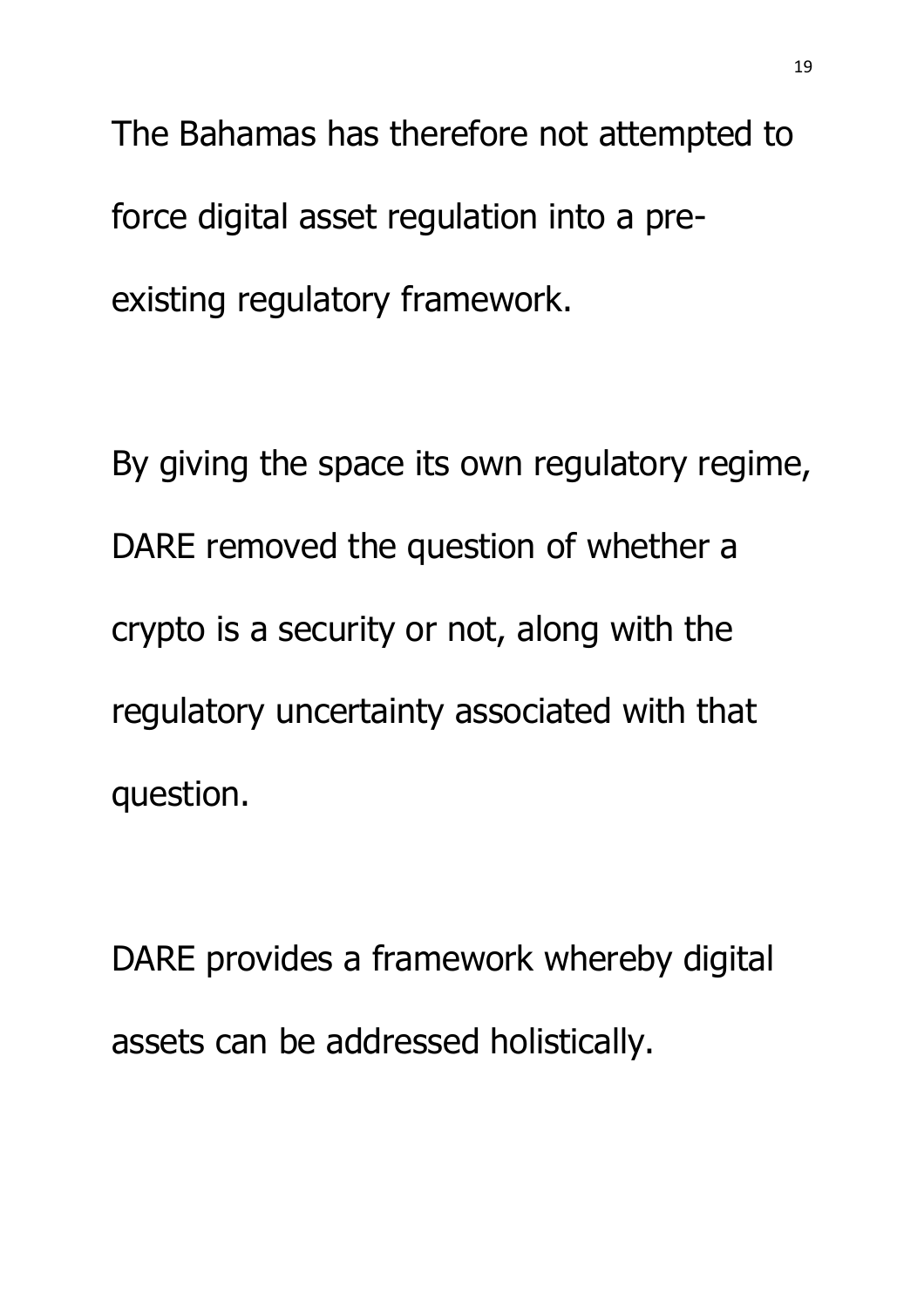Friends, we're all fully aware that fundamental to cryptocurrencies and the blockchain is the concept of disintermediation.

In fact, it's largely the point around which many benefits are derived.

There is no centralized authority in control, and you don't have to use a registered broker to conduct transactions.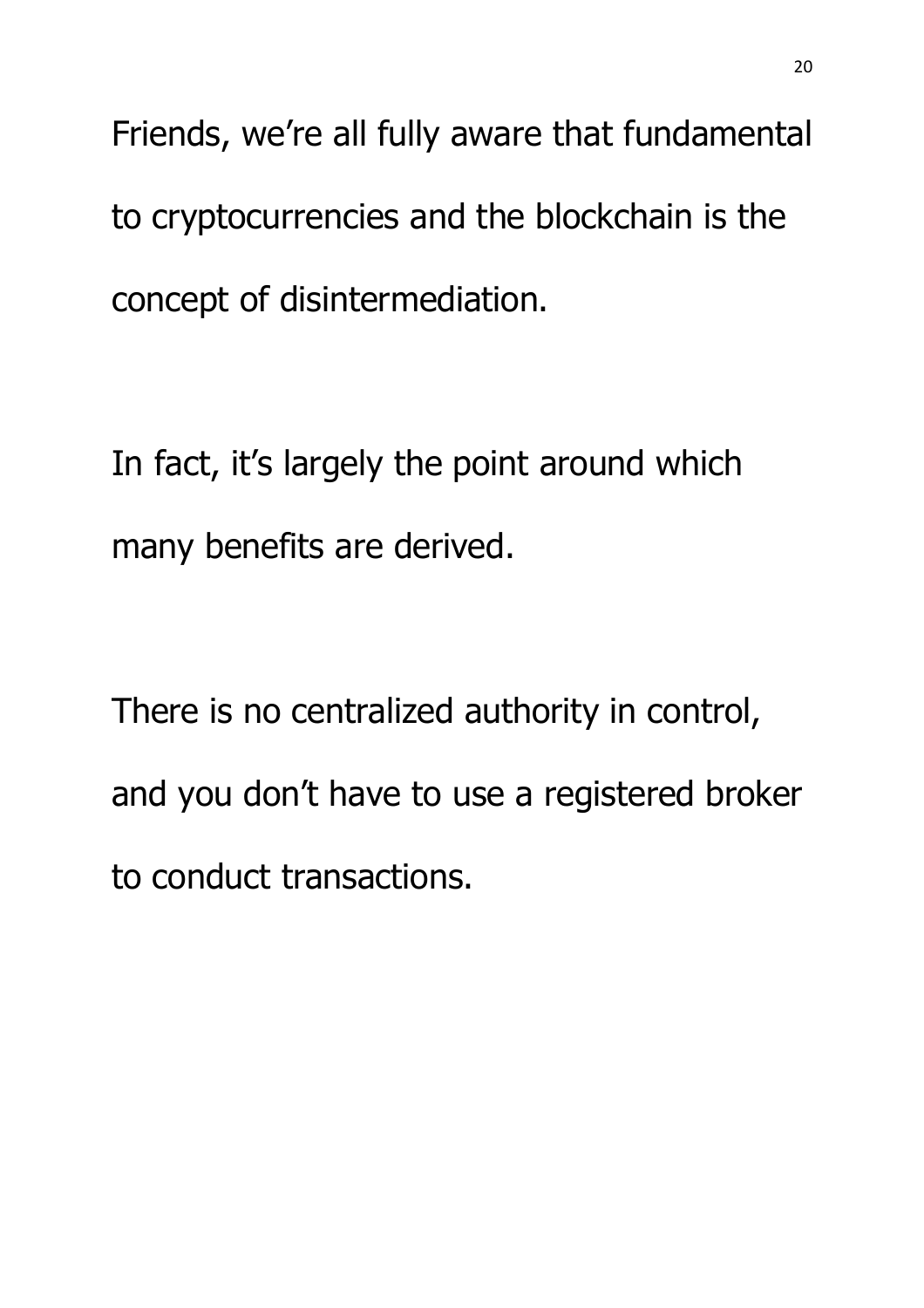This is diametrically opposite to a fundamental principle to the regulation in banking, securities and commodities.

Intermediaries act both as gatekeepers to the industry, and as critical touchpoints for regulators.

This poses a significant policy and regulatory challenge: how should we operate best in a truly de-centralized environment?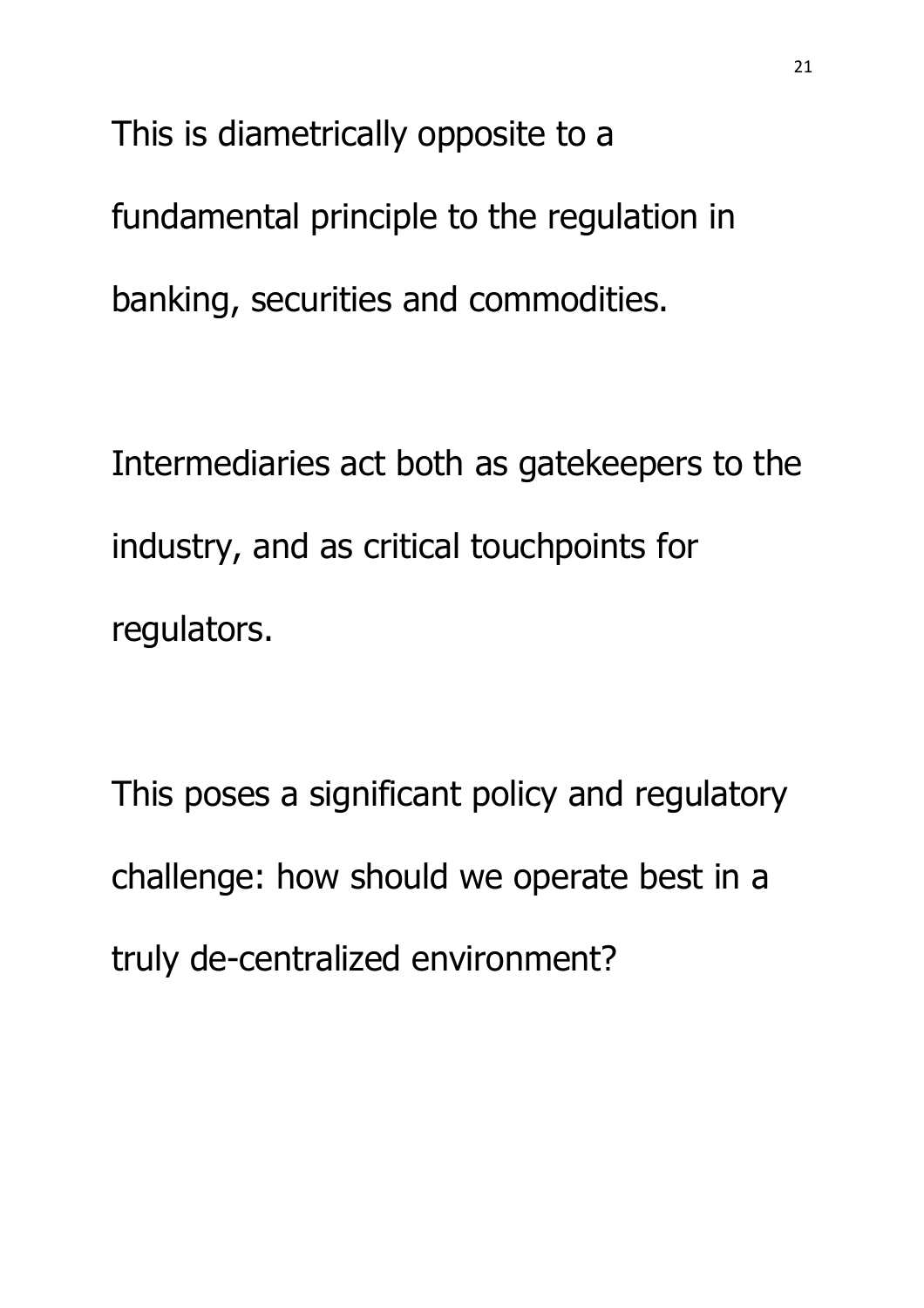Our view is that regulators and policymakers must challenge themselves to embrace this new paradigm. We must develop regulatory frameworks and tools that can be effective in a space without traditional intermediaries.

As I said, The Bahamas believes that regulation of digital assets should be based on Principles.

Regulations should be proportionate to the risk, and not be so onerous as to drive the sector underground.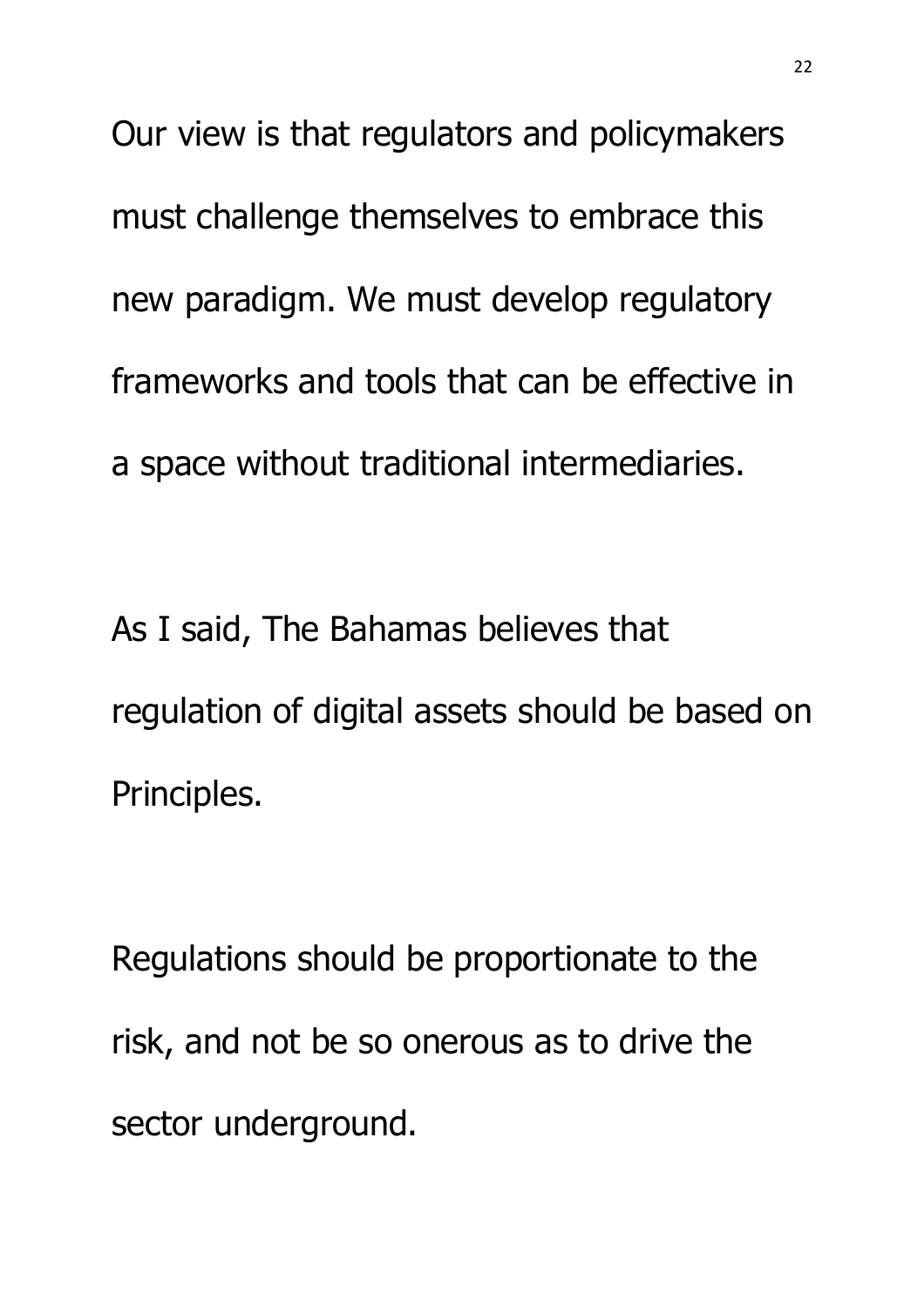That would obviously lead to other issues, which are less manageable and pose even greater risks.

My country's Attorney General, Ryan Pinder, who chairs our Digital Advisory Panel, will be participating in the upcoming panel, and will share more detail regarding the legislative and technical matters we have under consideration.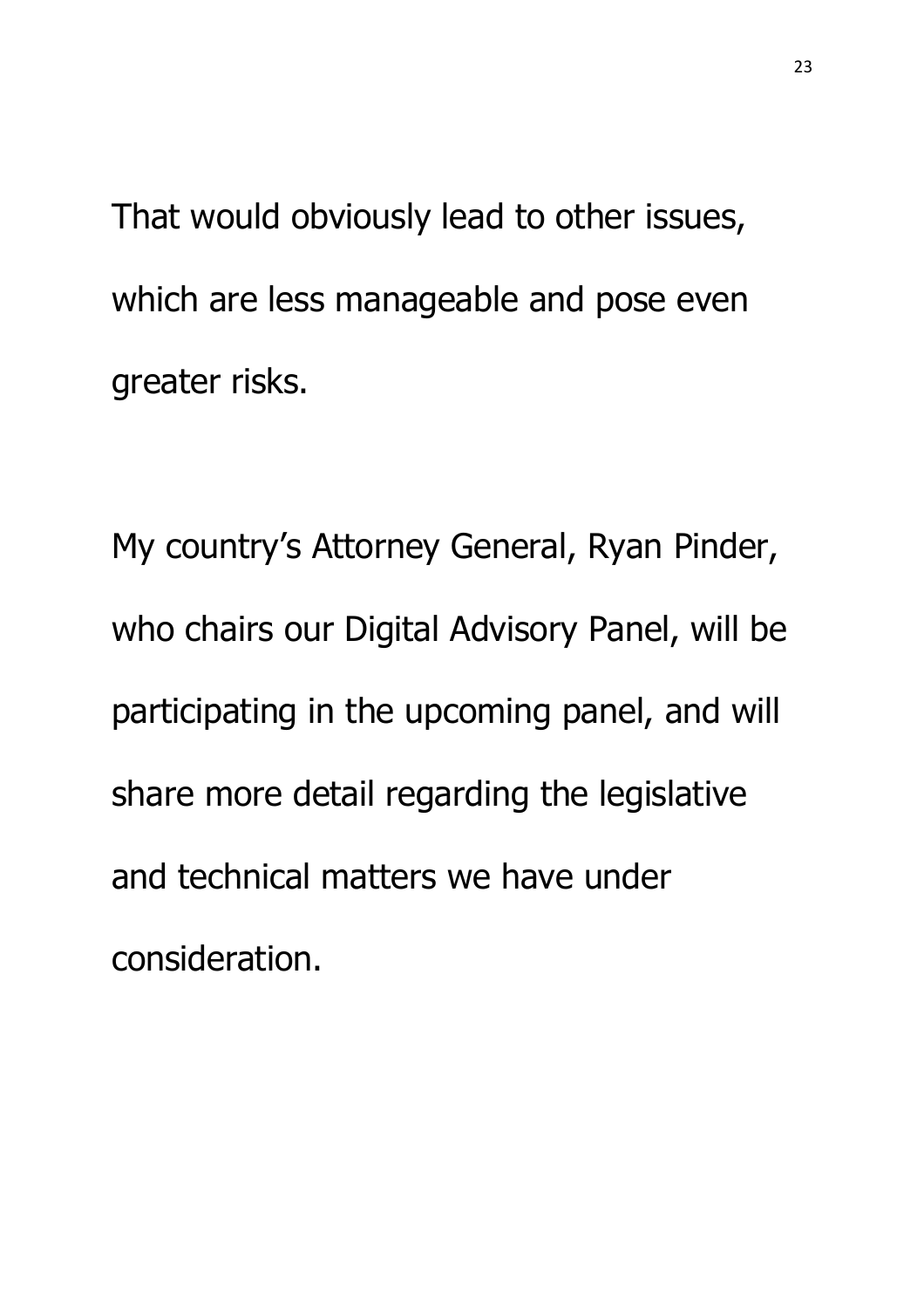Because we are nimble and believe in innovation, we are able to advance reforms in the regulatory framework quickly through our legislature, as a response to the evolution and trends that occur in this fast-changing digital space.

So that is why I'm here tonight.

To tell you that our small little country is determined to be the best little country in attracting and regulating digital asset businesses to our shores.